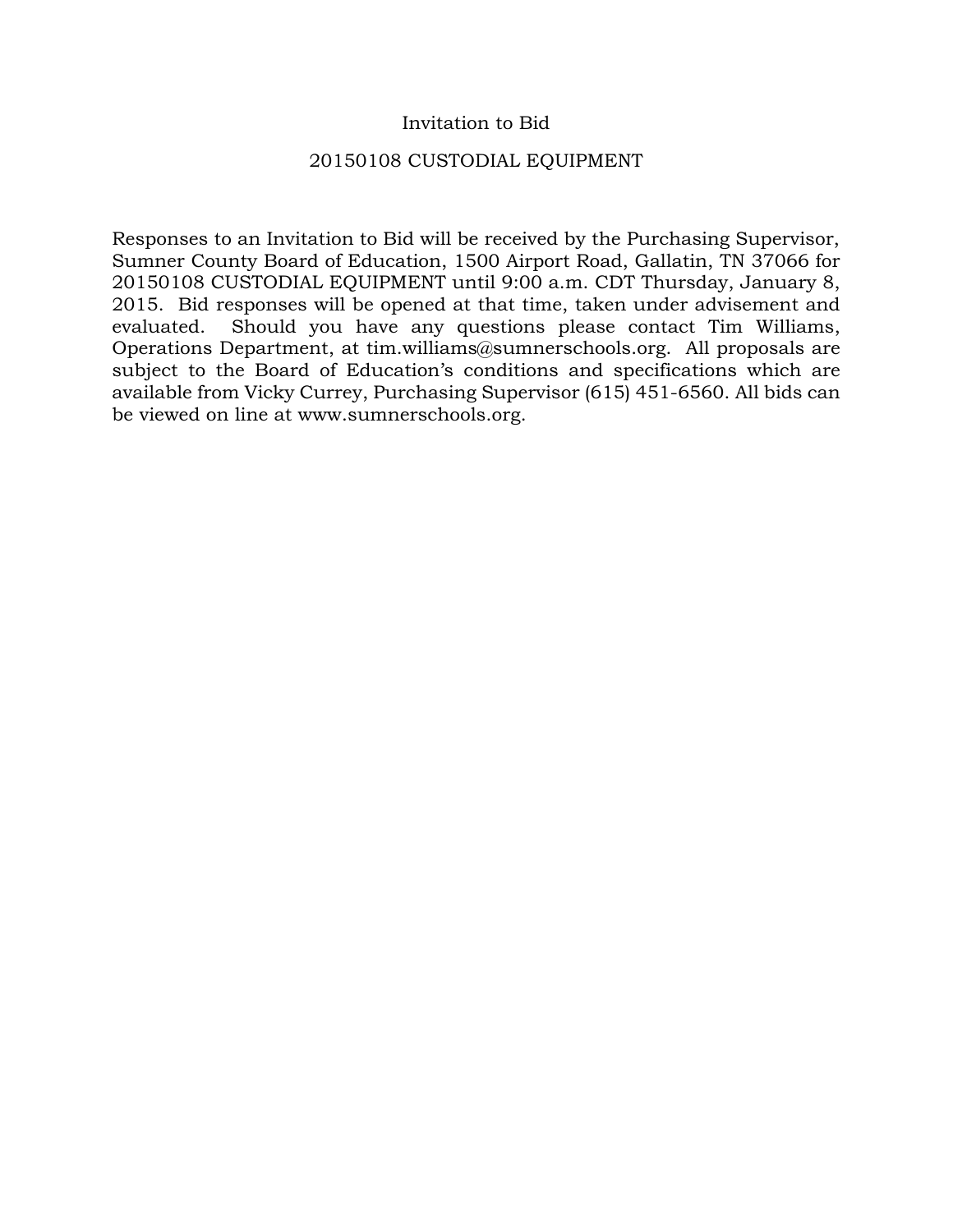#### **NOTICE TO RESPONDENTS**

Responses to an Invitation to Bid will be received by the Purchasing Supervisor in the SUPPORT SERVICE FACILITY CONFERENCE ROOM, Sumner County Board of Education, 1500 Airport Road Gallatin, TN 37066. They will be received until **9:00 A.M. Local Time THURSDAY, JANUARY 8, 2015** for **20150108 CUSTODIAL EQUIPMENT**, at which time the responses will be opened, taken under advisement and evaluated. *BIDS WILL BE POSTED ON www.sumnerschools.org* 

#### **GENERAL REQUIREMENTS AND CONDITIONS**

-------------------------------------------------------------------------------------------------------------------------------

- 1. The Sumner County Board of Education reserves the right to accept or reject any and/or all responses in whole or in part, and to waive informalities therein.
- 2. Any responses received after the scheduled closing time for the receipt for responses will not be considered.
- 3. If a mistake is discovered after the responses are received, only the Sumner County Board of Education may allow the respondent to withdraw the entire response.
- 4. Partial payments will not be approved unless justification for such payment can be shown. Terms will be net 30 days.
- 5. Payment will not be made until the said **20150108 CUSTODIAL EQUIPMENT** are inspected and approved as meeting all specifications by persons appointed by the Sumner County Board of Education.
- 6. Responses submitted must be in a sealed envelope and marked on the outside as follows: **RESPONSE: 20150108 CUSTODIAL EQUIPMENT DEADLINE: 9:00 A.M., THURSDAY, JANUARY 8, 2015**
- 7. Facsimile responses will not be considered.
- 8. If a successful bidder violates any terms of their bid, the contract, school board policy or any law they may be disqualified from bidding for a period of two years for minor violations or longer for major violations. Bids from disqualified bidders will not be accepted during the period of disqualification.
- 9. Prices quoted on the response (if any) are to be considered firm and binding until the said **20150108 CUSTODIAL EQUIPMENT** are in the possession of the Sumner County Board of Education.
- 10. No purchase or contract is authorized or valid until the issuance of a Board Purchase Order in accordance with Board Policy. No Board Employee is authorized to purchase equipment, supplies or services prior to the issuance of such a Purchase Order.
- 11. Any deviation from these stated terms, specifications and conditions must be coordinated with and approved in writing by the Purchasing Supervisor, Vicky Currey (615) 451-6560.
- 12. All bids that exceed \$25,000 must have the Company Name, License Number, Expiration Date thereof and License Classification of Contractor listed on outside of sealed envelope. As required by State of Tennessee Code Annotated 62-6-119.
- 13. The awarded bidder will be required to post a performance and payment bond in the amount of 25% of the contract price if it exceeds \$100,000 as stated by State of Tennessee Code Annotated 12-4-201.
- 14. If the project cost in excess of \$25,000 a performance bond must be secured by the requesting party in an amount equal to the market improvement value.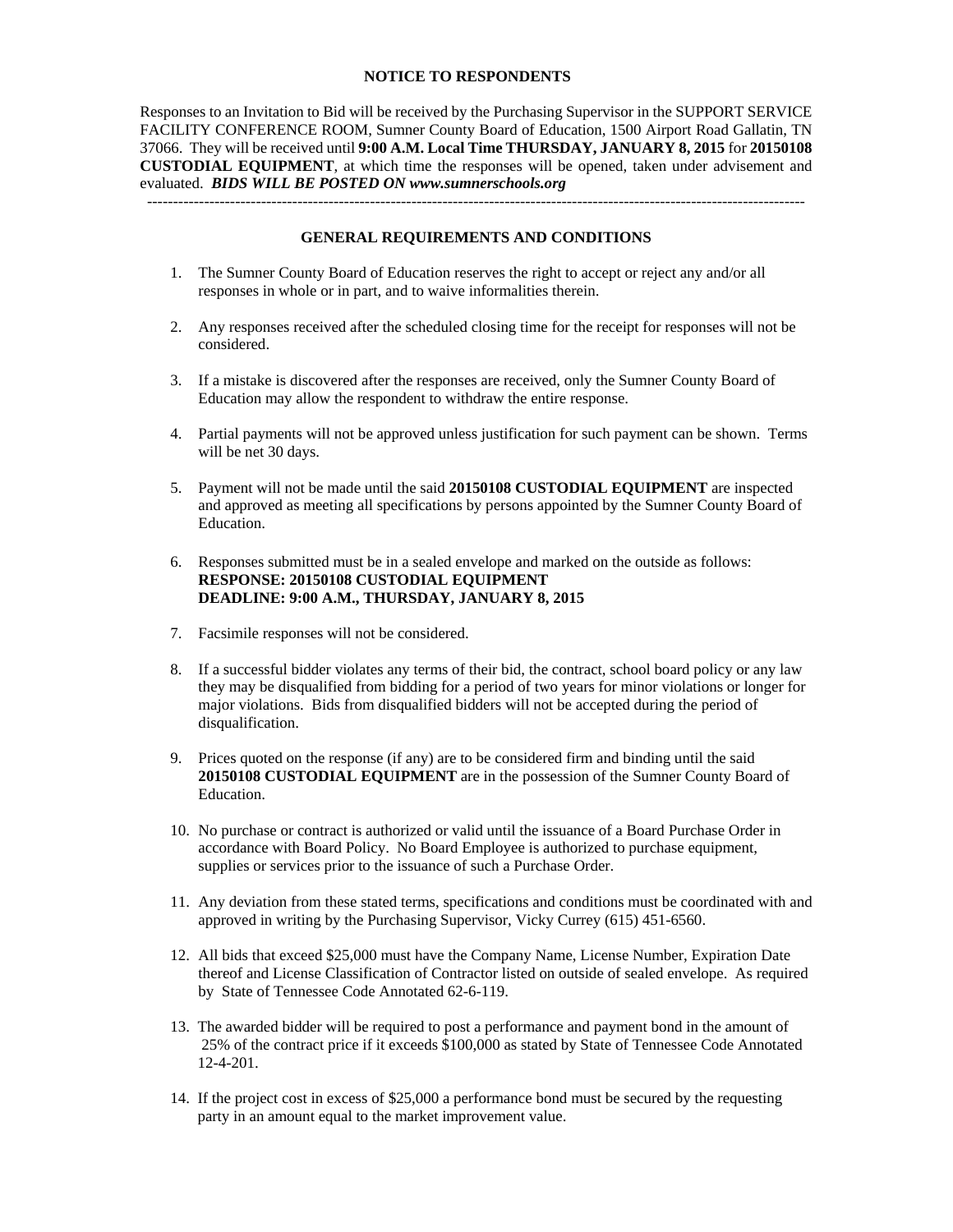### **CUSTODIAL EQUIPMENT SPECIFICATIONS**

Price is to include delivery, set-up and training on the equipment. Equipment and the Custodians will determine the amount of training. Training is to continue until all custodians feel comfortable with the equipment.

All specifications must be met, and bids will be awarded only for items that meet all specifications!

### **POWERED FLOOR SCRUBBER 24"**

Equal to or better than Viper TP24TSCRUB Powered by 24 volt battery system Cleaning Path – 24" Swing Squeegee – 32" Brush / Pad Size – 24" Brush / Pad Motor ‐ .75 HP, 190 RPM Brush / Pad Pressure – up to 150 LBS. 3 – Stage Vacuum Motor ‐ .75 HP Waterlift – 67" Traction Drive .33 HP Transaxle Forward Speed – 0 to 200 FPM Reverse Speed – 150 FPM Poly Solution and Recovery Tank – 17 Gallon each Non Marking Wheels,  $2 - 8''$  w  $/ 2 - 4''$  swivel Squeegee Assembly must be included Pad Holder must be included Batteries and Charger must be included

### **WARRANTY**

- 10 year All tanks and molded bodies
- 2 years All parts
- 1 year Labor, batteries and charger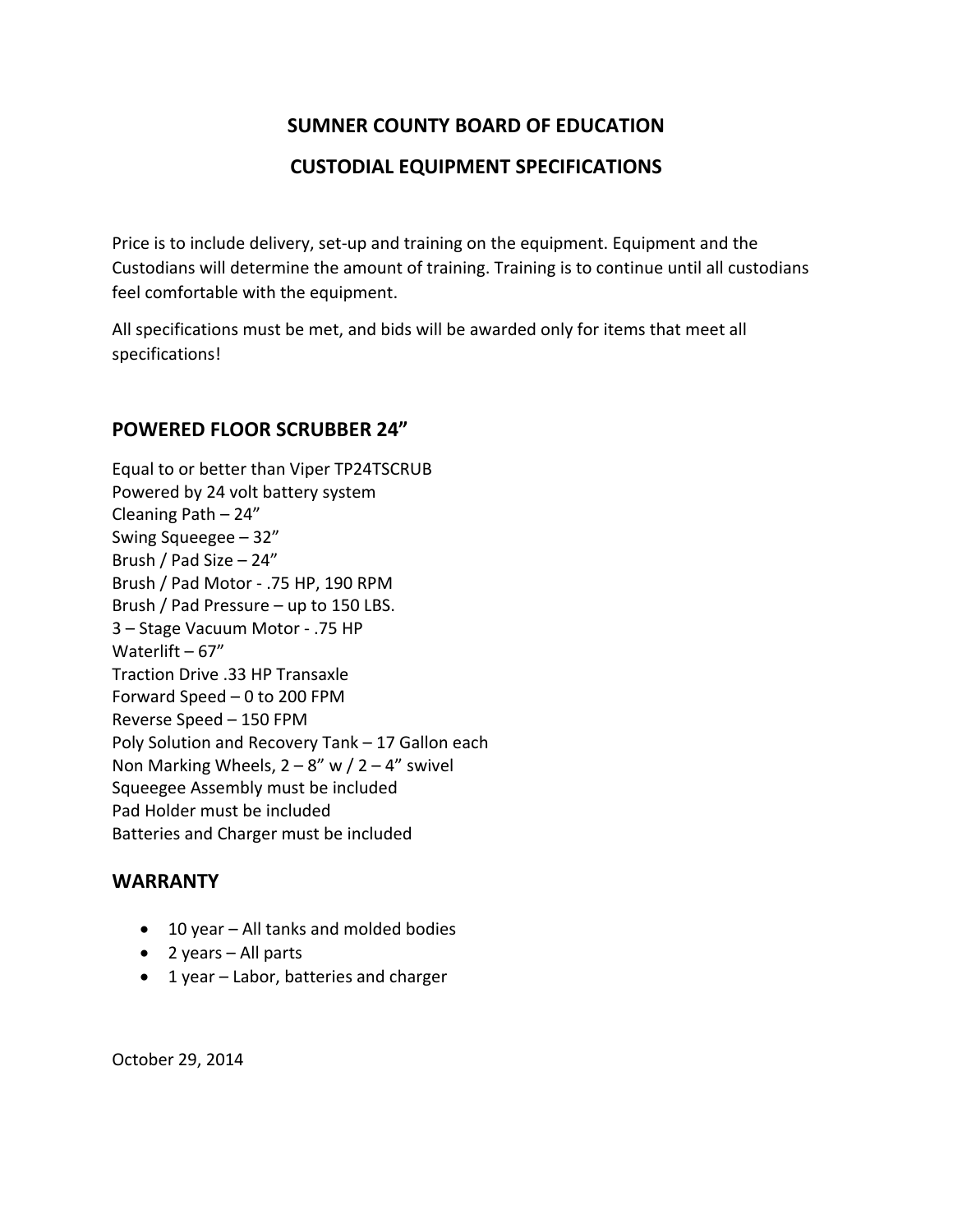### **CUSTODIAL EQUIPMENT SPECIFICATIONS**

Price is to include delivery, set-up and training on the equipment. Equipment and the Custodians will determine the amount of training. Training is to continue until all custodians feel comfortable with the equipment.

All specifications must be met, and bids will be awarded only for items that meet all specifications!

#### **POWERED FLOOR SCRUBBER 20"**

Equal to or better than Viper TP20TSCRUB Powered by 24 volt battery system Cleaning Path – 20" Swing Squeegee – 28" Brush / Pad Size – 20" Brush / Pad Motor ‐ .75 HP, 200 RPM Brush / Pad Pressure – up to 50 LBS. 2 – Stage Vacuum Motor ‐ .75 HP Waterlift – 55" Traction Drive .33 HP Transaxle Forward Speed – 0 to 200 FPM Reverse Speed – 150 FPM Poly Solution and Recovery Tank – 13‐15 Gallon each Non Marking Wheels,  $2 - 8''$  w  $/ 2 - 4''$  swivel Squeegee Assembly must be included Pad Holder must be included Batteries and Charger must be included

### **WARRANTY**

- 10 year All tanks and molded bodies
- 2 years All parts
- 1 year Labor, batteries and charger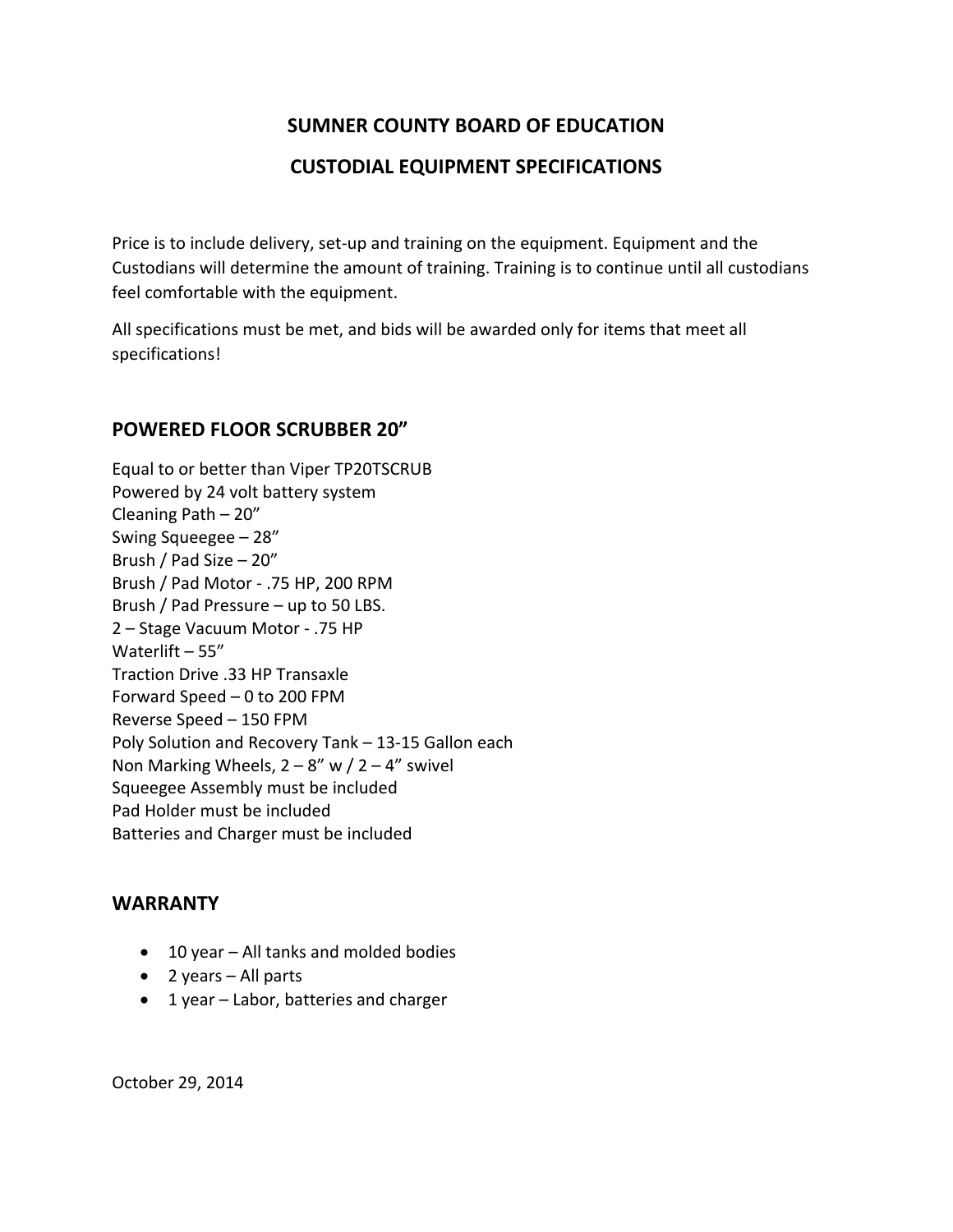### **CUSTODIAL EQUIPMENT SPECIFICATIONS**

Price is to include delivery, set-up and training on the equipment. Equipment and the Custodians will determine the amount of training. Training is to continue until all custodians feel comfortable with the equipment.

All specifications must be met, and bids will be awarded only for items that meet all specifications!

### **COMMERCIAL GRADE VACUUM**

Equal to or better than Advance Spectrum 15P 15" Model Vacuum Motor – 9 AMP  $CFM - 93$ Power Cord 50' Capacity  $-4.2$  qt., 4 liter Sound Level 69 DB Weight 20.1 Lbs.

Standard Accessories – Crevice Tool, Upholstery Tool, Disposable Collection Bag ( 5 Pack), Hepa Filter Cartridge, Vac Motor Intake Filter

### **WARRANTY**

- 10 year All tanks and molded bodies
- 2 years All parts
- 1 year Labor, batteries and charger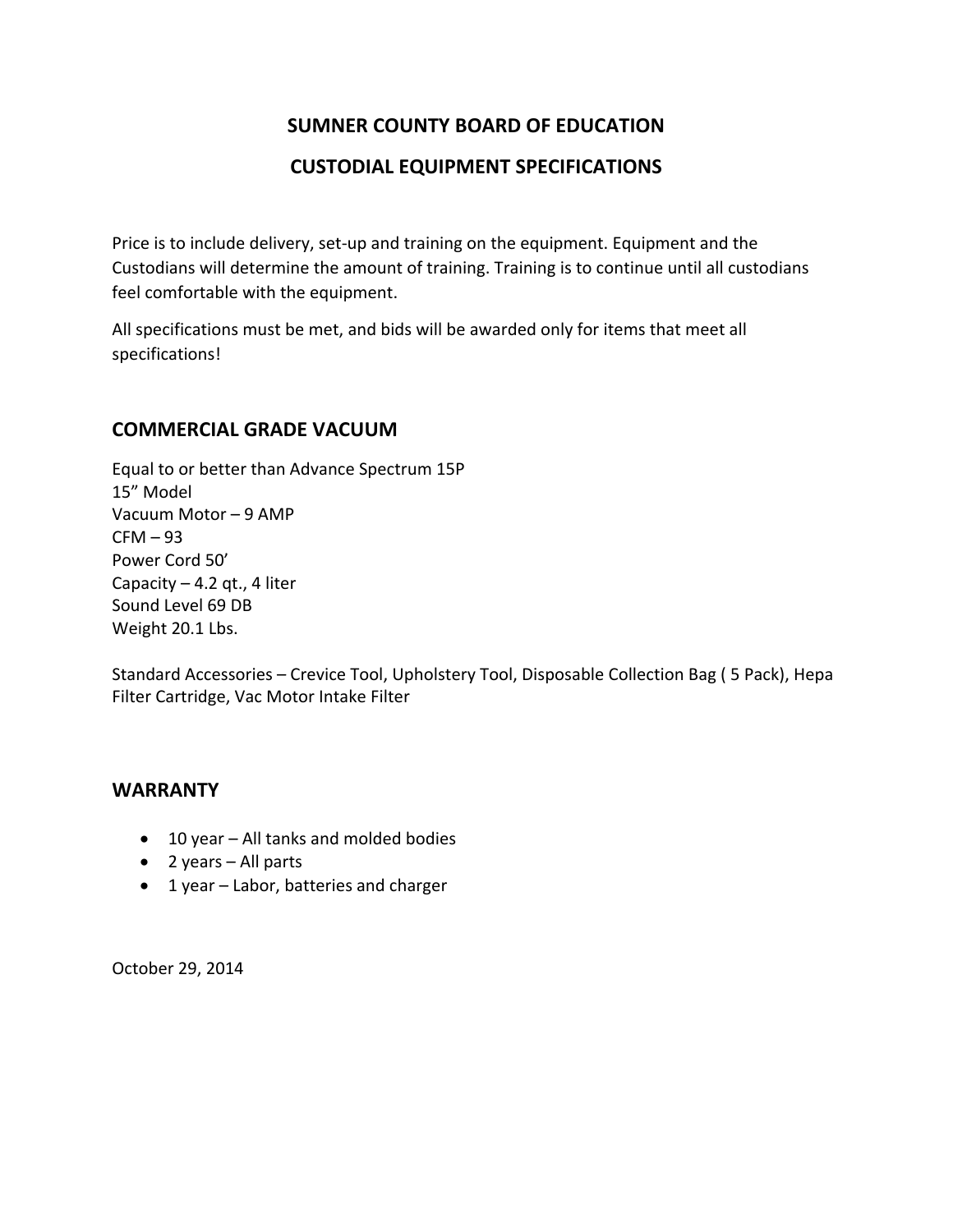### **CUSTODIAL EQUIPMENT SPECIFICATIONS**

Price is to include delivery, set-up and training on the equipment. Equipment and the Custodians will determine the amount of training. Training is to continue until all custodians feel comfortable with the equipment.

All specifications must be met, and bids will be awarded only for items that meet all specifications!

### **1500 RPM FLOOR SCRUBBER**

115 V 60 Hz 1 ½" HP Dual Capacity Motor 50' Power Cable 20" Pad Buffer to include Brush Assembly

#### **175 RPM BUFFER**

115 V 60 Hz 1 ½" HP Induction Motor 50' Power Cable 20" Pad Buffer to include Brush Assembly

### **WARRANTY**

• 1 Year Warranty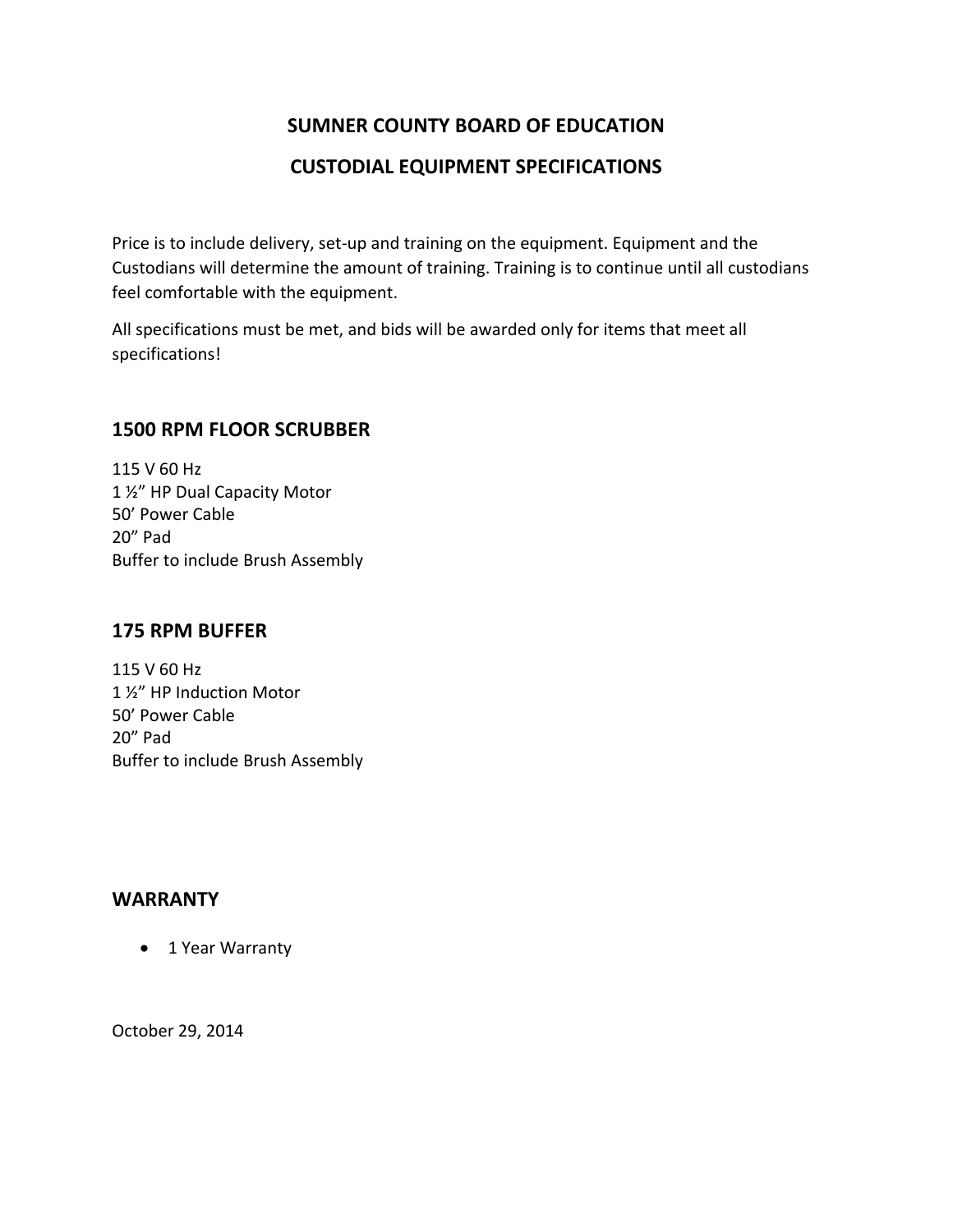### **CUSTODIAL EQUIPMENT SPECIFICATIONS**

Price is to include delivery, set-up and training on the equipment. Equipment and the Custodians will determine the amount of training. Training is to continue until all custodians feel comfortable with the equipment.

All specifications must be met, and bids will be awarded only for items that meet all specifications!

### **WET DRY VACUUM**

Equal to or better than Castex WD‐15 Total Capacity – 19 Gallon Recoverable Capacity – 15 Gallon 8.5 Amp / 2 Stage Motor 92" Vacuum Water Lift Non Scuffing 10" Wheels 26" Wide Front Mount Squeegee Attachment Power Cord – 50' Horsepower  $-1.3$  $CFM - 96$ Watts – 1250 Volts  $-120$ Tank – Rugged Rotomolded Poly Tank, Resistant to Corrosion Sound Level – 60 DB Filter – Removable Cloth Filter and large totally enclosed disposable paper filter bag. Tools – 10 ft. x 1.5" vacuum hose, one cloth and one paper filter bag, and 26" / 660 mm Front mount squeegee, dual bend aluminum wand with 14" wet pick up kit and dry tool kit.

### **WARRANTY**

• 1 Year Warranty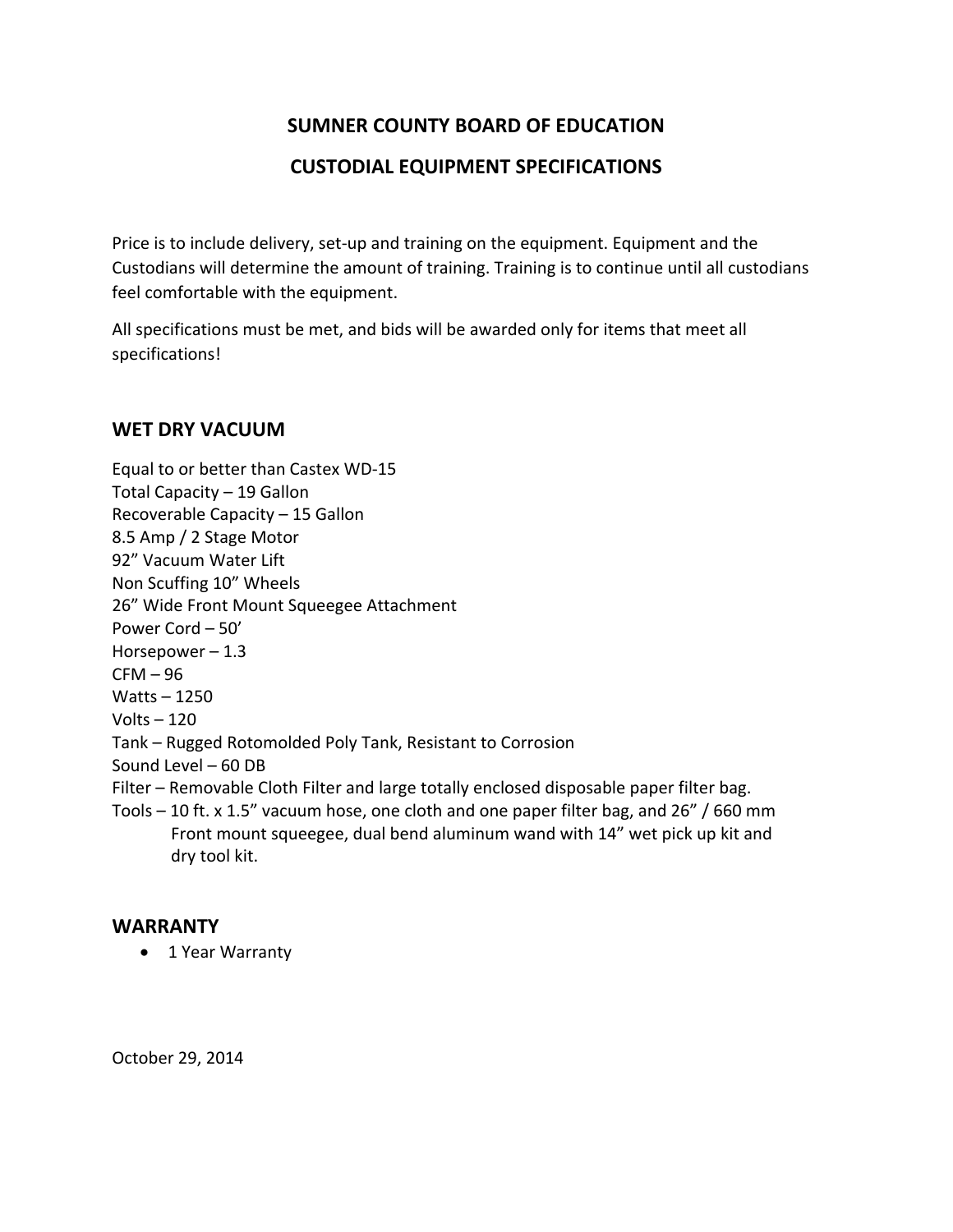### **CUSTODIAL EQUIPMENT SPECIFICATIONS**

Price is to include delivery, set-up and training on the equipment. Equipment and the Custodians will determine the amount of training. Training is to continue until all custodians feel comfortable with the equipment.

All specifications must be met, and bids will be awarded only for items that meet all specifications!

#### **PRESSURE WASHER**

1500 PSI 1.30 Gallons per Minute 13 Amp Motor 15' Hose Length 35' Power Cord Telescoping Handle and Large Wheels 0, 25, 40 Degree Nozzle Quick Connect Adjustable Wand

### **WARRANTY**

• 1 Year Warranty